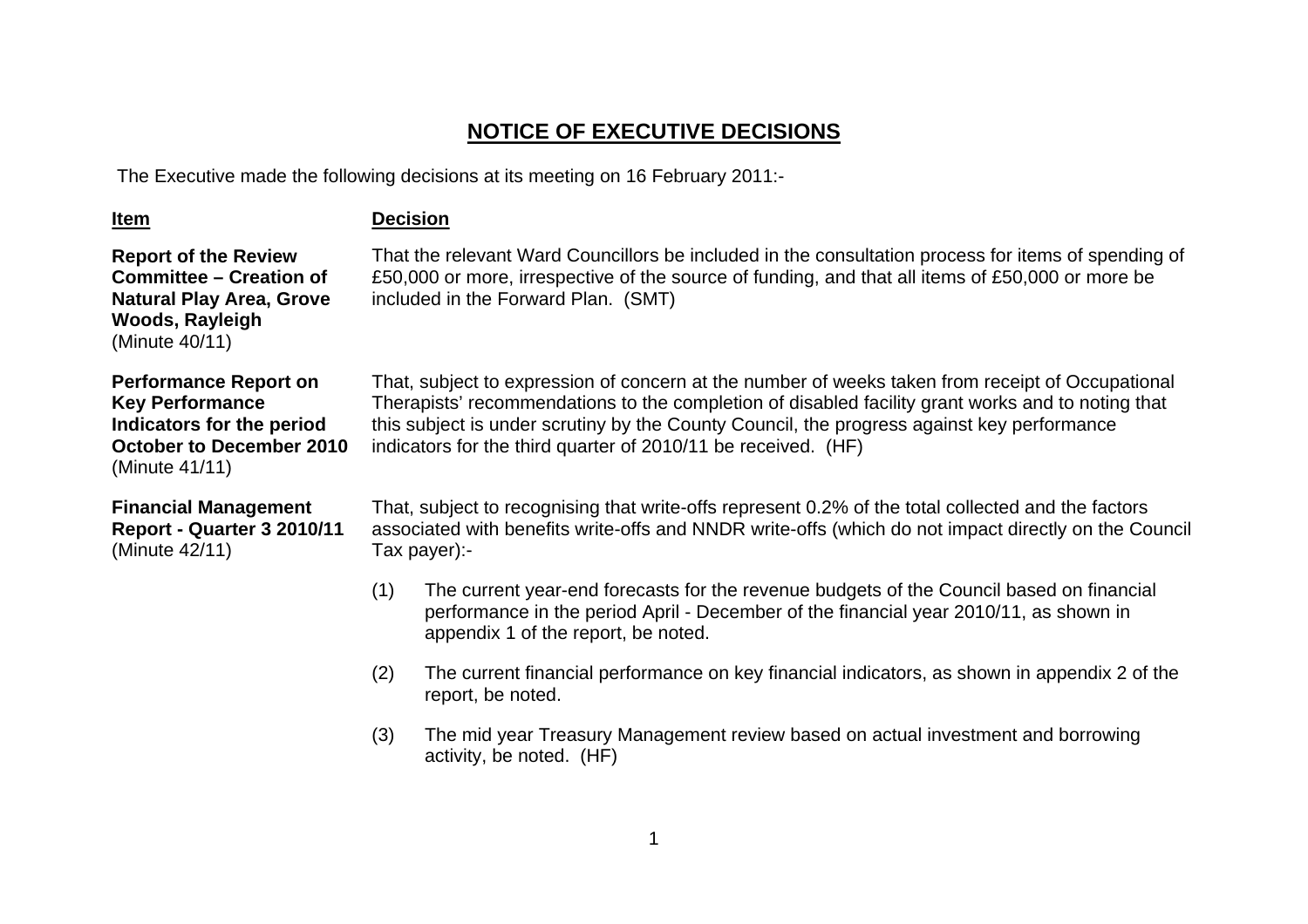| <u>Item</u>                                                                                          | <b>Decision</b>                                                                                                                                                                                                                                                                                                                                                                                                            |                                                                                                                                                                                                                                                                                                              |  |
|------------------------------------------------------------------------------------------------------|----------------------------------------------------------------------------------------------------------------------------------------------------------------------------------------------------------------------------------------------------------------------------------------------------------------------------------------------------------------------------------------------------------------------------|--------------------------------------------------------------------------------------------------------------------------------------------------------------------------------------------------------------------------------------------------------------------------------------------------------------|--|
| <b>Capital Programme</b><br><b>Monitoring Report -</b><br><b>Quarter 3 2010/11</b><br>(Minute 43/11) | That the financial progress as at the end of Quarter 3 in completing the Capital Programme for<br>2010/11, which is shown in the appendix to the report, be noted. (HF)                                                                                                                                                                                                                                                    |                                                                                                                                                                                                                                                                                                              |  |
| <b>Economic Development</b><br><b>Strategy</b><br>(Minute 44/11)                                     | That, subject to noting that the second paragraph on page 10 will refer to house prices being<br>higher than the average in England and Wales, the revised Economic Development Strategy,<br>attached at appendix 1 of the report, be agreed and adopted. (CE)                                                                                                                                                             |                                                                                                                                                                                                                                                                                                              |  |
| <b>Voluntary Sector Grants</b><br>(Minute 45/11)                                                     | That, for 2011/12, the voluntary sector grants fund be managed on the basis that every voluntary<br>organisation in the District, regardless of size or previous grant applications, will be able to<br>complete an application for funding. Final determination to be undertaken through an Advisory<br>Group comprising the Leader, the Portfolio Holder, a Member of the opposition and two additional<br>Members. (CE) |                                                                                                                                                                                                                                                                                                              |  |
| 57 South Street, Rochford<br>- the way forward<br>(Minute 46/11)                                     | (1)                                                                                                                                                                                                                                                                                                                                                                                                                        | That the use of 57 South Street, Rochford for election related purposes for the short to<br>medium term (3-5 years), with a review after 3 years, be approved.                                                                                                                                               |  |
|                                                                                                      | (2)                                                                                                                                                                                                                                                                                                                                                                                                                        | That officers submit a planning application for office and storage to facilitate this use.<br>(HLEMS)                                                                                                                                                                                                        |  |
| <b>Office Cleaning Contract</b><br>(Minute 47/11)                                                    | (1)                                                                                                                                                                                                                                                                                                                                                                                                                        | That a new cleaning contract be let to Mayfield Cleaning Ltd for a period of four years from 1<br>April 2011, to provide cleaning services to the offices at Rochford and Rayleigh, including the<br>outside windows and the Windmill on the basis of the price arrangement set out in the<br>exempt report. |  |
|                                                                                                      | (2)                                                                                                                                                                                                                                                                                                                                                                                                                        | That annual budget provision be made during the four years to cover the cost of incidentals<br>such as bacterial hand wash, staff kitchen hygiene materials and recycle bin liners at £3,000<br>in 2011-12.                                                                                                  |  |